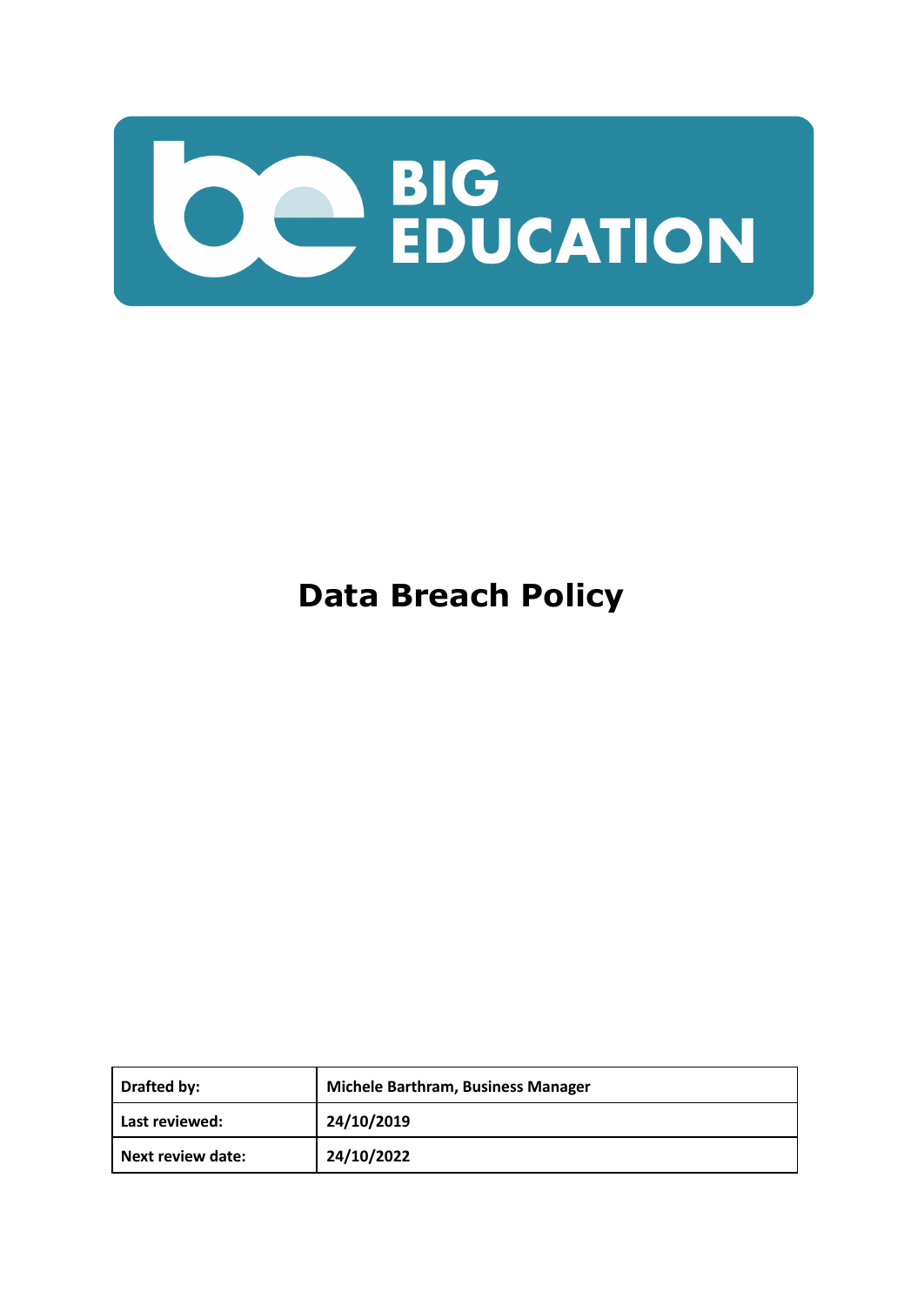The General Data Protection Regulation (GDPR) aims to protect the rights of individuals about whom data is obtained, stored, processed or supplied and requires that organisations take appropriate security measures against unauthorised access, alteration, disclosure or destruction of personal data.

The GDPR places obligations on staff to report actual or suspected data breaches and our procedure for dealing with breaches is set out below. All members of staff are required to familiarise themselves with its content and comply with the provisions contained in it. Training will be provided to all staff to enable them to carry out their obligations within this policy.

Data Processors will be provided with a copy of this policy and will be required to notify the School of any data breach without undue delay after becoming aware of the data breach. Failure to do so may result in a breach to the terms of the processing agreement.

Breach of this policy will be treated as a disciplinary offence which may result in disciplinary action under the School's Disciplinary Policy and Procedure up to and including summary dismissal depending on the seriousness of the breach.

This policy does not form part of any individual's terms and conditions of employment with the School and is not intended to have contractual effect. Changes to data protection legislation will be monitored and further amendments may be required to this policy in order to remain compliant with legal obligations.

# **Definitions**

## **Personal Data**

Personal data is any information relating to an individual where the individual can be identified (directly or indirectly) from that data alone or in combination with other identifiers we possess or can reasonably access. This includes special category data and pseudonymised personal data but excludes anonymous data or data that has had the identity of an individual permanently removed.

Personal data can be factual (for example a name, email address, location or date of birth) or an opinion about that person's actions or behaviour.

Personal data will be stored either electronically or as part of a structured manual filing system in such a way that it can be retrieved automatically by reference to the individual or criteria relating to that individual.

## **Special Category Data**

Previously termed "Sensitive Personal Data", Special Category Data is similar by definition and refers to data concerning an individual's racial or ethnic origin, political or religious beliefs, trade union membership, physical and mental health, sexuality, biometric or genetic data and personal data relating to criminal offences and convictions.

## **Personal Data Breach**

A personal data breach is a breach of security leading to the accidental or unlawful destruction, loss, alteration, unauthorised disclosure of, or access to, personal data or special category data transmitted, stored or otherwise processed.

## **Data Subject**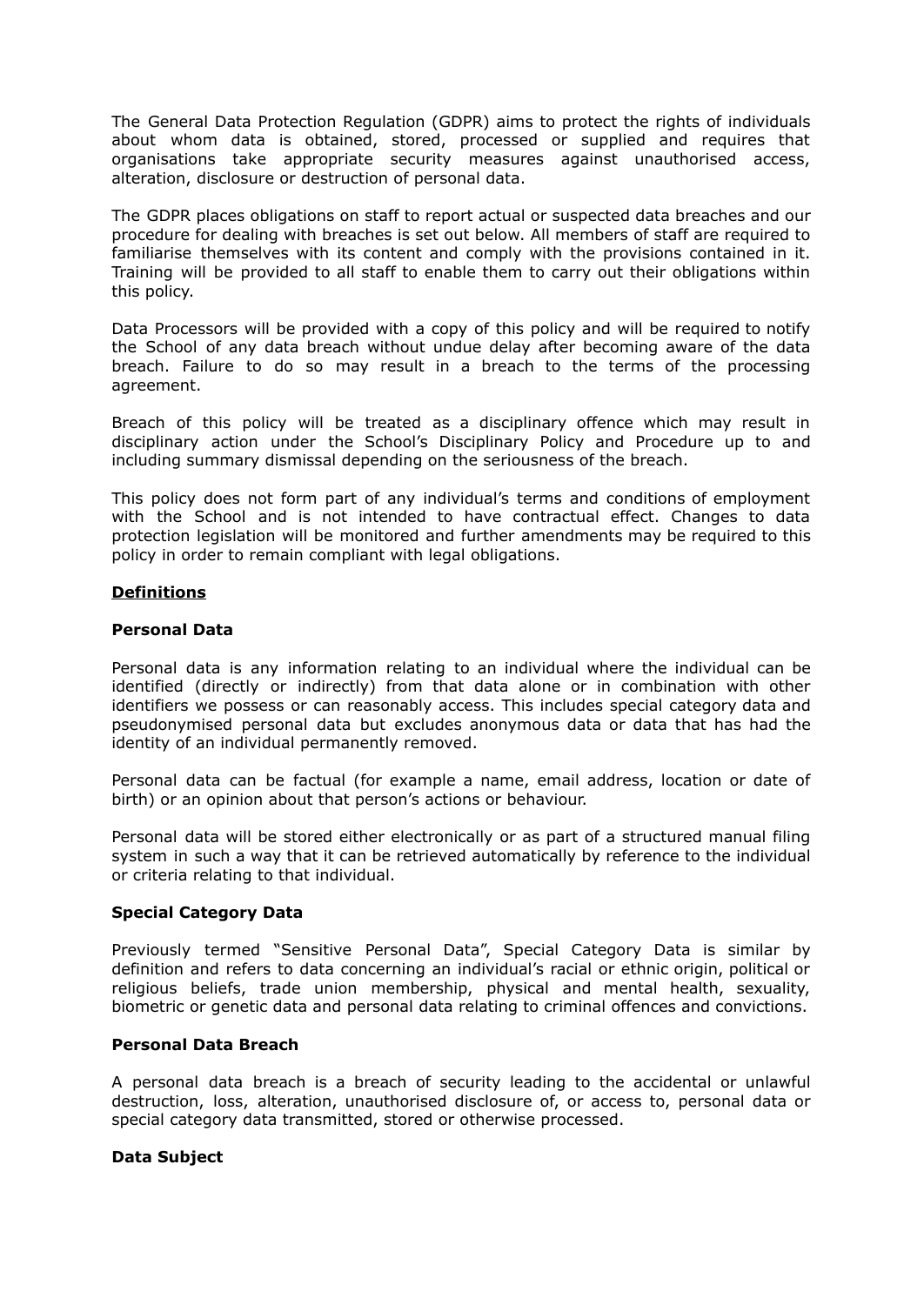Person to whom the personal data relates.

## **ICO**

ICO is the Information Commissioner's Office, the UK's independent regulator for data protection and information.

## **Responsibility**

Michele Bartram has overall responsibility for breach notification within the Trust. They are responsible for ensuring breach notification processes are adhered to by all staff and are the designated point of contact for personal data breaches.

In the absence of Michele Barthram, please contact Judicium Consulting Ltd.

The Data Protection Officer (DPO) is responsible for overseeing this policy and developing data-related policies and guidelines.

Please contact the DPO with any questions about the operation of this policy or the GDPR or if you have any concerns that this policy is not being or has not been followed.

The DPO's contact details are set out below: -

Data Protection Officer: Craig Stilwell Address: Judicium Consulting Ltd, 72 Cannon Street, London, EC4N 6AE Email: [dataservices@judicium.com](mailto:dataservices@judicium.com) Telephone: 0203 326 9174

# **Security and Data-Related Policies**

Staff should refer to the following policies that are related to this data protection policy: -

Security Policy which sets out the Trust's guidelines and processes on keeping personal data secure against loss and misuse.

Data Protection Policy which sets out the Trust's obligations under GDPR about how they process personal data.

These policies are also designed to protect personal data and can be found on the Trust websites.

## **Data Breach Procedure**

## **What Is A Personal Data Breach?**

A personal data breach is a breach of security leading to the accidental or unlawful destruction, loss, alteration, unauthorised disclosure of, or access to, personal data or special category data transmitted, stored or otherwise processed.

Examples of a data breach could include the following (but are not exhaustive): -

- Loss or theft of data or equipment on which data is stored, for example loss of a laptop or a paper file (this includes accidental loss);
- Inappropriate access controls allowing unauthorised use;
- Equipment failure;
- Human error (for example sending an email or SMS to the wrong recipient);
- Unforeseen circumstances such as a fire or flood;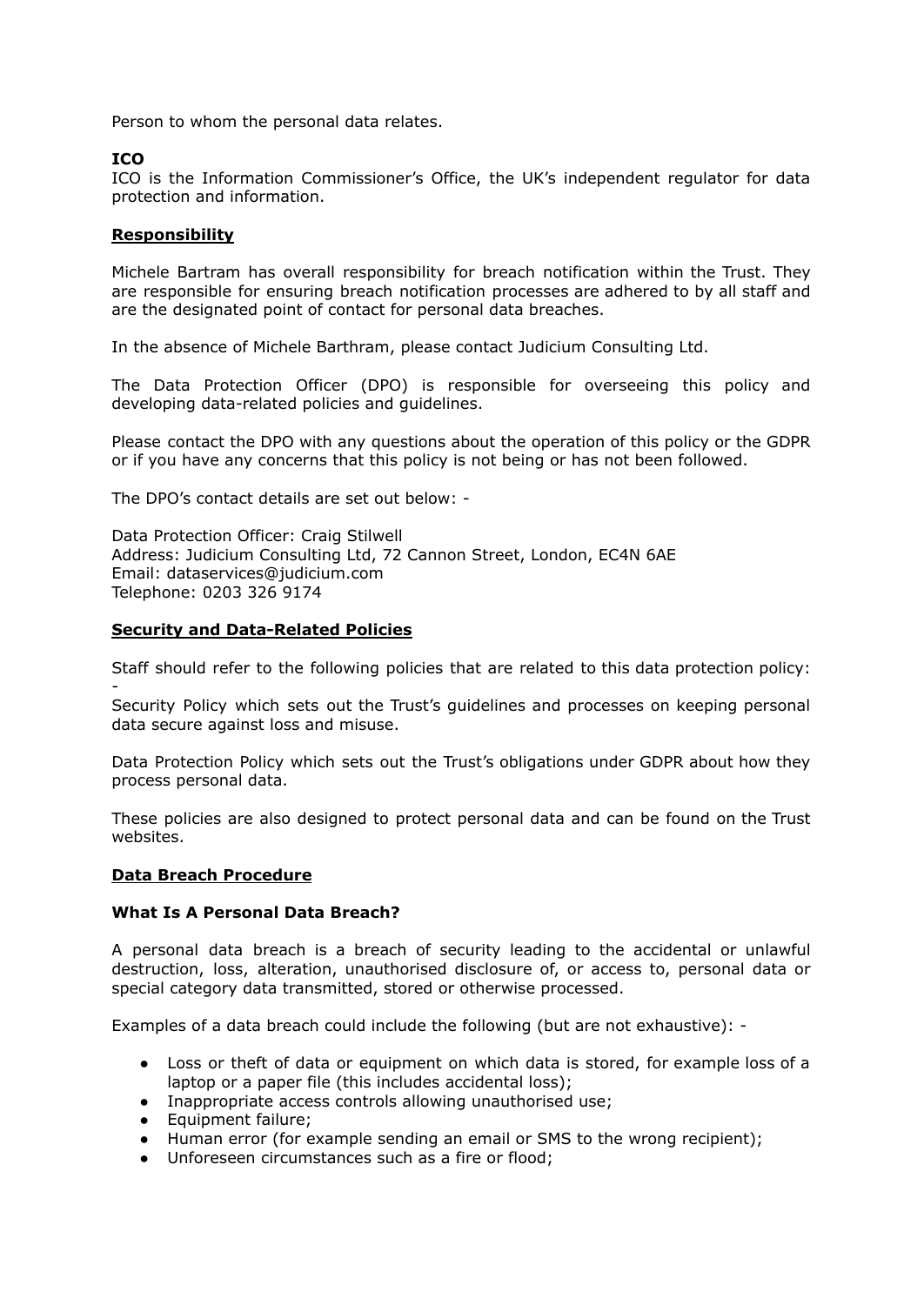● Hacking, phishing and other "blagging" attacks where information is obtained by deceiving whoever holds it.

# **When Does It Need To Be Reported?**

The Trust must notify the ICO of a data breach where it is likely to result in a risk to the rights and freedoms of individuals. This means that the breach needs to be more than just losing personal data and if unaddressed the breach is likely to have a significant detrimental effect on individuals.

Examples of where the breach may have a significant effect includes: -

- potential or actual discrimination;
- potential or actual financial loss;
- potential or actual loss of confidentiality;
- risk to physical safety or reputation;
- exposure to identity theft (for example through the release of non-public identifiers such as passport details);
- the exposure of the private aspect of a person's life becoming known by others.

If the breach is likely to result in a high risk to the rights and freedoms of individuals then the individuals must also be notified directly.

# **Reporting A Data Breach**

If you know or suspect a personal data breach has occurred or may occur which meets the criteria above, you should: -

- Complete a data breach report form (which can be obtained from mbarthram@school21.org.uk);
- Email the completed form to Michele Barthram

Where appropriate, you should liaise with your line manager about completion of the data report form. Breach reporting is encouraged throughout the Trust's Schools and staff are expected to seek advice if they are unsure as to whether the breach should be reported and/or could result in a risk to the rights and freedom of individuals. They can seek advice from Michele Barthram or the Judicium Consulting Ltd.

Once reported, you should not take any further action in relation to the breach. In particular you must not notify any affected individuals or regulators or investigate further. Michele Barthram will acknowledge receipt of the data breach report form and take appropriate steps to deal with the report in collaboration with the DPO.

## **Managing and Recording The Breach**

On being notified of a suspected personal data breach, Michele Barthram will notify the DPO. Collectively they will take immediate steps to establish whether a personal data breach has in fact occurred. If so they will take steps to:-

- Where possible, contain the data breach;
- As far as possible, recover, rectify or delete the data that has been lost, damaged or disclosed;
- Assess and record the breach in the School's data breach register;
- Notify the ICO;
- Notify data subjects affected by the breach;
- Notify other appropriate parties to the breach;
- Take steps to prevent future breaches.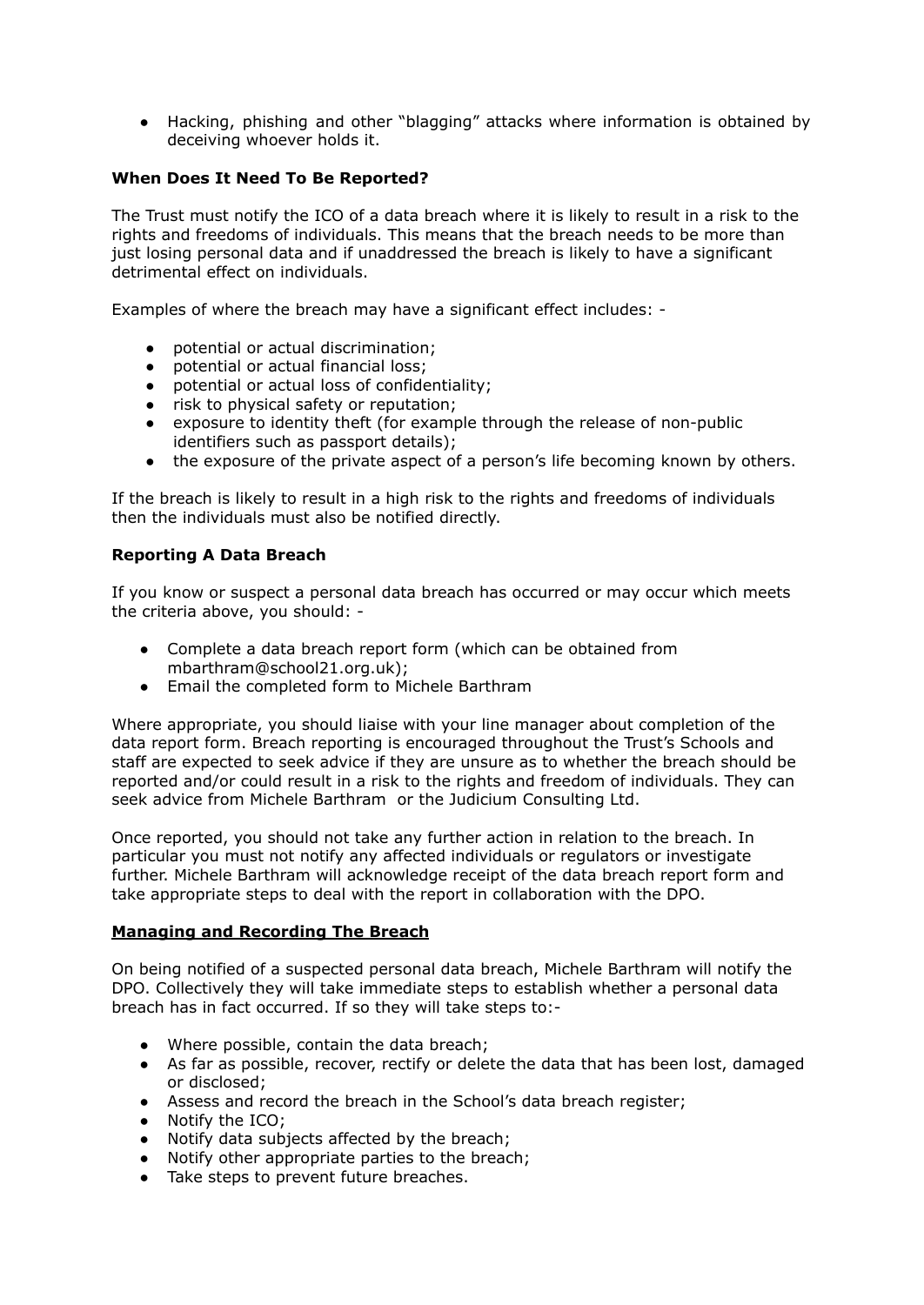# **Notifying the ICO**

Michele Barthram will notify the ICO when a personal data breach has occurred which is likely to result in a risk to the rights and freedoms of individuals.

This will be done without undue delay and, where possible, within 72 hours of becoming aware of the breach. The 72 hours deadline is applicable regardless of school holidays (I.e. it is not 72 working hours). If the School are unsure of whether to report a breach, the assumption will be to report it.

Where the notification is not made within 72 hours of becoming aware of the breach, written reasons will be recorded as to why there was a delay in referring the matter to the ICO.

# **Notifying Data Subjects**

Where the data breach is likely to result in a high risk to the rights and freedoms of data subjects, Michele Barthram will notify the affected individuals without undue delay including the name and contact details of the DPO and ICO, the likely consequences of the data breach and the measures the School have (or intended) to take to address the breach.

When determining whether it is necessary to notify individuals directly of the breach, Michele Barthram will co-operate with and seek guidance from the DPO, the ICO and any other relevant authorities (such as the police).

If it would involve disproportionate effort to notify the data subjects directly (for example, by not having contact details of the affected individual) then the School will consider alternative means to make those affected aware (for example by making a statement on the School website).

## **Notifying Other Authorities**

The Trust and the School will need to consider whether other parties need to be notified of the breach. For example: -

- Insurers;
- Parents;
- Third parties (for example when they are also affected by the breach);
- Local authority;
- The police (for example if the breach involved theft of equipment or data).

This list is non-exhaustive.

## **Assessing The Breach**

Once initial reporting procedures have been carried out, the School will carry out all necessary investigations into the breach.

The School will identify how the breach occurred and take immediate steps to stop or minimise further loss, destruction or unauthorised disclosure of personal data. We will identify ways to recover, correct or delete data (for example notifying our insurers or the police if the breach involves stolen hardware or data).

Having dealt with containing the breach, the School will consider the risks associated with the breach. These factors will help determine whether further steps need to be